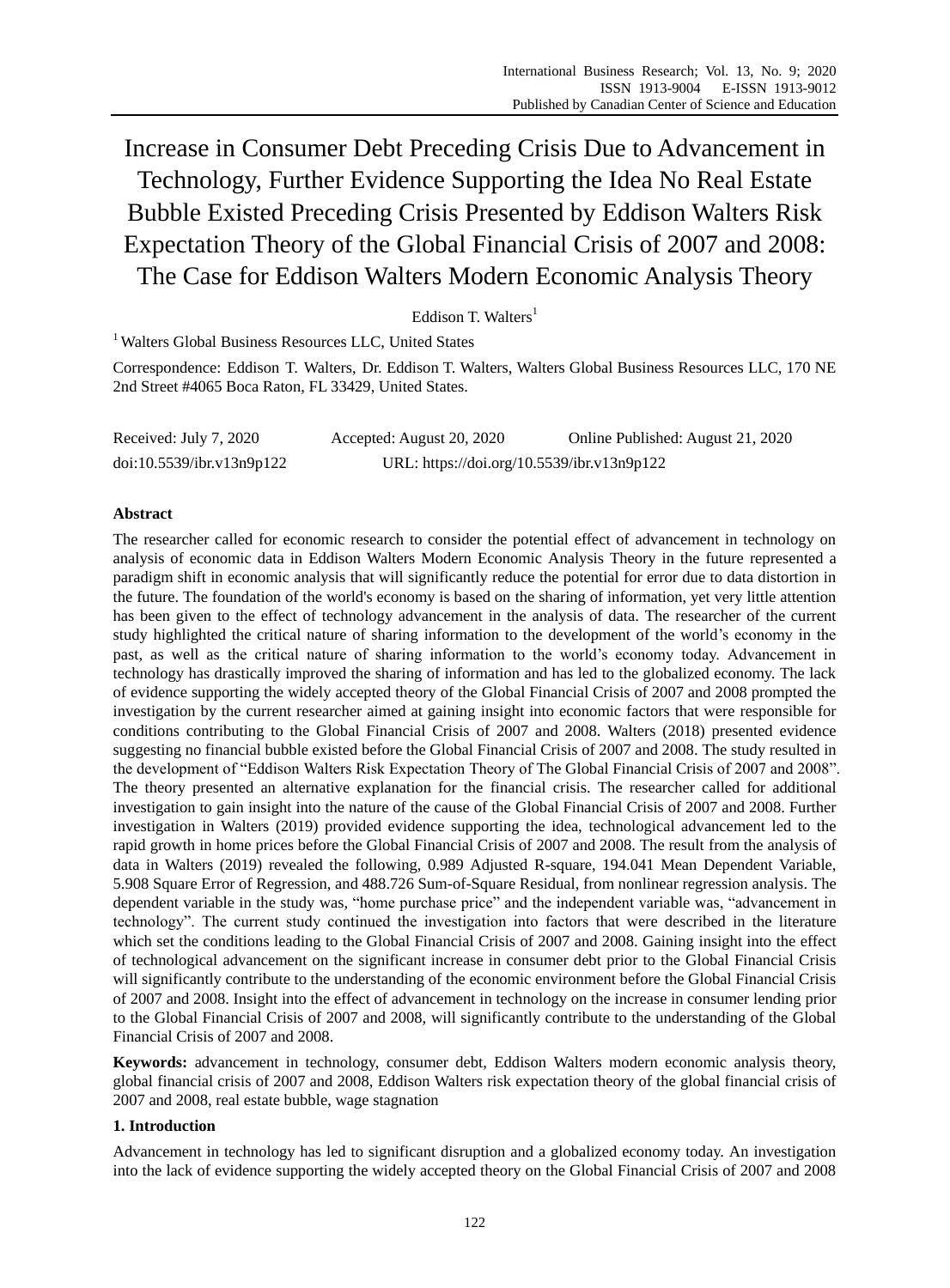prompted the investigation by the current researcher to gain insight into economic factors blamed for the conditions leading to the financial crisis in 2008. Walters (2018) presented evidence suggesting, no financial bubble existed prior to the Global Financial Crisis of 2007 and 2008, leading to the development of "Eddison Walters Risk Expectation Theory of the Global Financial Crisis of 2007 and 2008" as an alternative explanation for the crisis which called for additional investigation to gain a true understanding of the crisis.

Further investigation in Walters (2019) provided evidence that suggested, technological advancement led to the rapid growth in home prices prior to the Global Financial Crisis of 2007 and 2008. The result from the analysis of data in Walters (2019) revealed the following, 0.989 Adjusted R-square, 194.041 Mean Dependent Variable, 5.908 Square Error of Regression, and 488.726 Sum-of-Square Residual from nonlinear regression analysis with the dependent variable "home purchase price" and independent variable of "advancement in technology".

The current study continued the investigation into factors, which were suggested to have set the conditions for the financial crisis. The significant increase in consumer lending prior to the financial crisis is one such factor. Gaining insight into the effect of technological advancement on the significant increase in consumer lending prior to the Global Financial Crisis of 2007 and 2008 will significantly contribute to the understanding of the financial crisis. Insight into the effect of technological advancement on the increase in consumer lending prior to the financial crisis will make a significant contribution to the body of knowledge.

## **2. Background of Study**

Several questions were raised as a result of the analysis of economic data prior to the Global Financial Crisis of 2007 and 2008 in recent studies that called into question much of current research in the body of literature on the Global Financial Crisis. Overwhelming evidence suggesting, the failure of considering the effect of technological advancement was an error resulting in significant distortion of analysis of data that was collected prior to the financial crisis. As a result of the error, the conclusion of the existence of a real estate bubble prior to the Global Financial Crisis of 2007 and 2008 was a false conclusion. "Eddison Walters Modern Economic Analysis Theory" is a new theory proposed in Walters (2020) to address the error leading to distortion from the analysis of data due to the lack of consideration of the impact of technological advancement on economic data. Eddison Walters Modern Economic Analysis Theory called for the consideration of the effect of technological advancement on economic data analysis to avoid error leading to distortion of data in future economic research. The current research presented additional evidence supporting the development of Eddison Walters Modern Economic Analysis Theory.

## **3. Statement of the Problem**

The rapid adaptation of technology in the real estate industry and the mortgage industry in a very short period prior to the Global Financial Crisis of 2007 and 2008 resulted in the rapid increase in home purchase prices in the United States. The lack of consideration of the significant effect of advancement in technology on data prior to the crisis was a significant error by researchers, resulting in a distortion of analysis data. The distortion from the analysis of data led researchers to falsely conclude the existence of a real estate bubble prior to the financial crisis. Eddison Walters Modern Economic Analysis Theory was developed to address errors, which could result in data distortion by the exclusion of such factors in economic research.

## **4. Purpose of the Study**

The current study provided additional evidence supporting the development of Eddison Walters Modern Economic Analysis Theory, by considering the effect of advancement in technology on the significant increase in consumer debt prior to the Global Financial Crisis of 2007 and 2008. The knowledge gained from the current research will significantly contribute to the body of literature.

## **5. Research Question**

Does the evidence suggest, analysis of consumer debt data preceding the Global Financial Crisis of 2007 and 2008 resulted in error from data distortion, due to the failure to consider the effect of advancement in technology on the data?

## **Hypothesis**

**Ho:** The evidence suggested, analysis of consumer debt data preceding the Global Financial Crisis of 2007 and 2008 did not result in error from data distortion, due to the failure to consider the effect of advancement in technology on the data.

**Ha:** The evidence suggested, analysis of consumer debt data preceding the Global Financial Crisis of 2007 and 2008 resulted in error from data distortion, due to the failure to consider the effect of advancement in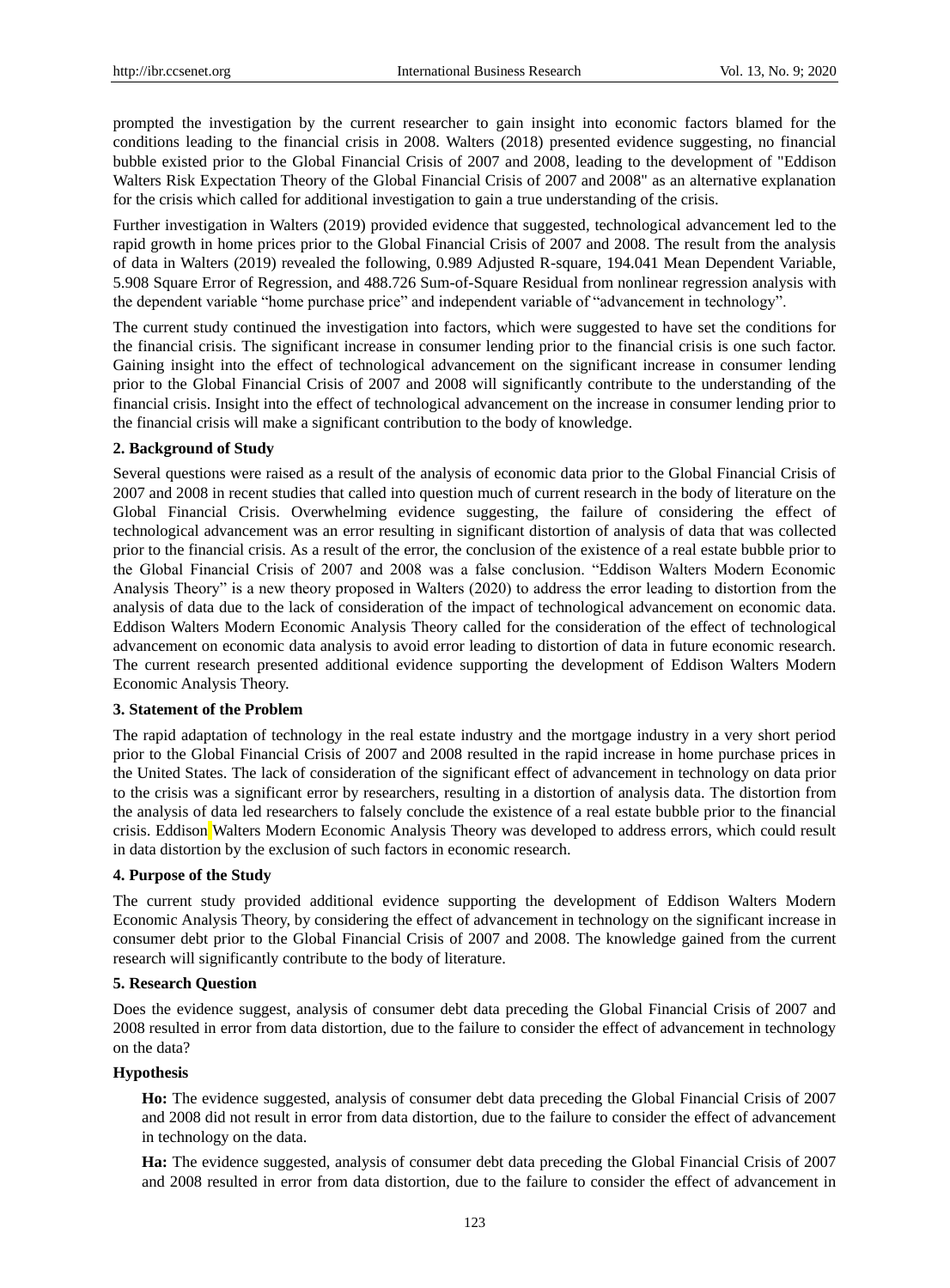technology on the data.

## **Nature of Study and Scope**

The current research was a quantitative investigation using secondary data from the World Bank Database and the United States Federal Reserve Database. The focus of the research was to gain insight into the need to address the issue of error in the economic data analysis, resulting from the lack of consideration of the effect of advancement in technology on data that was analyzed prior to the Global Financial Crisis of 2007 and 2008.

## **Limitations**

The current study addressed the consideration of factors impacting data, which must be considered by researchers to prevent error in the economic data analysis, which resulted from the lack of consideration of the effect of technology advancement on economic data prior to the Global Financial Crisis of 2007 and 2008.

## **6. Literature Review**

Evidence presented in the literature suggested, significant errors from the analysis of data resulted in data distortion, which led to widespread false conclusions regarding the cause of the Global Financial Crisis of 2007 and 2008. Data analysis in Walters (2018) led the researcher to conclude, there was no evidence supporting the idea, foreign capital flowing into developed countries created an abundance of capital that created a financial bubble, causing rapid growth in lending in the United States prior to the Global Financial Crisis of 2007 and 2008. Significant concerns were raised regarding the accuracy of the cause of the financial crisis, which was widely accepted in the body of literature, as a result of the research conducted in Walters (2018), which called for additional investigation.

The alternative theory for the financial crisis, Eddison Walters Risk Expectation Theory of the Global Financial Crisis of 2007 and 2008, was presented by the researcher in Walters (2018). Based on a search of the literature by the researcher in Walters (2018) the lack of evidence supporting the idea of the existence of a real estate bubble emerged as an issue of focus for investigation by the current researcher. The theory presented the idea, false conclusion of a real estate bubble resulting from false information disseminated in the media in the United States, led to the financial crisis in 2007 and 2008.

Both Walters and Djokic (2019) and Walters (2019) furthered developed the Eddison Walters Risk Expectation Theory of the Global Financial Crisis of 2007 and 2008. The researcher analyzed data and concluded, the existence of a real estate bubble prior to the financial crisis was a false conclusion in Walters and Djokic (2019). Subprime mortgage lending and low-interest rates for too long were both ruled out as factors that contributed to the Global Financial Crisis of 2007 and 2008 (Walters and Djokic, 2019; Walters, 2019).

Walters (2019) presented evidence concluding technological advancement was responsible for the rapid growth of home prices prior to the Global Financial Crisis of 2007 and 2008. Straka (2000) was cited in by the study, which chronicled the transformation of the mortgage industry in the United States between 1995 and 2000. As a result of the integration of technological advancement much more efficiency and accessibility to mortgage lending was created (Walters, 2019). Efficiency and accessibility of real estate listings were also significantly improved by the transition from print listings to online listings as presented in Muhanna (*2000*) (Walters, 2019). The researcher presented evidence from correlation analysis that resulted in, 0.989 Adjusted R-square, 194.041 Mean Dependent Variable, 5.908 Square Error of Regression, and 488.726 Sum-of- Square Residual for the independent variable of "advancement in technology", and the dependent variable of "home purchase price" in Walters (2019).

Walters (2020A) expanded Eddison Walters Risk Expectation Theory of The Global Financial Crisis of 2007 and 2008, with the development of Eddison Walters Modern Economic Analysis Theory. The new theory called for the consideration of the effect of advancement in technology on economic data in all economic analyses to reduce the likelihood of data distortion, leading to false conclusions in economic research, such as the false conclusion of a real estate bubble prior to the financial crisis.

The researcher painted a complete picture of the errors and events leading to the false conclusion of a real estate bubble, along with the media misinformation which caused the Global Financial Crisis of 2007 and 2008, resulting in the collapse of the United States economy and a worldwide economic downturn, which were responsible caused the Great Recession in Walters (2020B). Further analysis of data highlighting key factors helped solidify the idea presented by Eddison Walters Risk Expectation Theory of the Global Financial Crisis of 2007 and 2008. The need to address the issue of the effect of technological advancement in economic data analysis, by Eddison Walters Modern Economic Analysis Theory was confirmed. Key factors contributing to the Global Financial Crisis were highlighted in Walters (2020B). The factors highlighted in the study included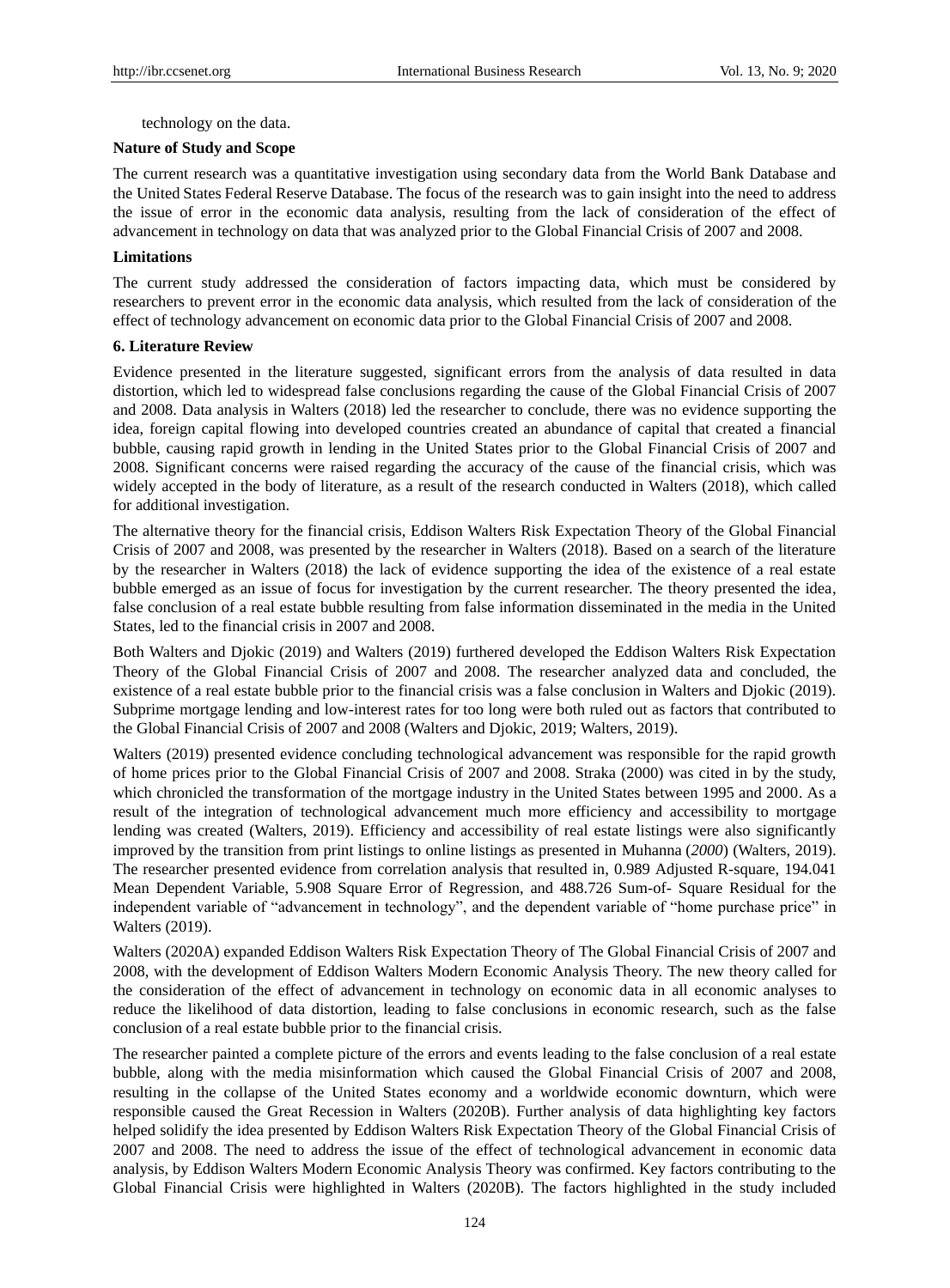constant sensationalized claims by economists in the media of a real estate bubble and predictions of a coming real estate collapse, without presenting any evidence supporting the claims (Walters, 2020B). Another critical factor that significantly contributed to the financial crisis highlighted in Walters (2020B) was the ease at which the media ran with the theory of the real estate bubble and predictions of a real estate crash prior to the financial crisis, without demanding evidence in support of the claims. Data analysis presenting record low mortgage delinquencies ninety days past due in danger of being foreclosed at the same time the media predicted doom and gloom in the United States housing market, was also highlighted in Walters (2020B).

The idea, wage stagnation in the United States led consumers to replace the lack of income growth with consumer debt that drove public consumption prior to the Global Financial Crisis of 2007 and 2008 was presents throughout the literature (Guttmann & Plihon, 2010; Main & Sufi, 2018; Wisman, 2013). The literature failed to adequately make the case, presenting very little evidence supporting the theory. Widespread claims in the literature pointed to significantly increased consumer debt which was a substitution for the lack of wage growth, as a significant factor contributing to the financial crisis (Guttmann & Plihon, 2010; Main & Sufi, 2018; Wisman, 2013).

The entire foundation of the world's economy is based on sharing of information. Kahai, Sara and Kahai (2011) discussed the development of the theory of the firm. The literature cited Porter (1990) that noted, the key source of a firm's competitive advantage, was the value chain of the firm. The value chain is the series of processes that add value to input into the firm, that produces a product for the customer of the firm (Kahai et. Al, 2011). The firm was developed to reduce the significant cost involved with sharing information between large numbers of people in the different processes that comprise the value chain (Kahai et. Al, 2011). A significant challenge for organizations in the past was the capability to share information in a timely manner that allowed information to remain relevant and useful. The ability to share information across an organization departments with a significant number of individuals is referred to, as information reach, and information richness is the ability to disseminate information across the organization in a timely manner, that allowed the information to remain relevant and useful (Kahai et. Al, 2011). Advancement in technology provided firms with the capability to share unlimited information instantly, leading to the deconstruction of the firm's value chain.

The value chain of a firm today is no longer a key source of the firm's competitive advantage, making advancement in technology an even more critical factor in the economy. As a result of technological advancement, today the value chain of the firm has been deconstructed and is no longer critical to competitive advantage, therefore the different processes no longer must locate close to each other (Kahai et. Al, 2011). Processes once a critical part of the value chain of a firm can be conducted anywhere around the world as a result of technological advancement. The main underpinning of economic activity and the primary reason for the development of the theory of the firm was to share information. Advancement in technology has made unlimited information available instantly, therefore the effect of technological advancement must be considered in all analyses of economic data.

Eddison Walters Modern Economic Analysis Theory represents a paradigm shift in the approach to economic data analysis which is long overdue. An approach to economic analysis that does not consider the effect of technological advancement on economic data, in an economic environment where technology is rapidly changing will continue to result in the unreliable analysis of economic data. Advancement in technology has drastically improved the sharing of information on which the entire theory of the firm was developed. The theory of the firm is the foundation of the entire world's economy; therefore, it is critical to consider the effect of technological advancement when analyzing economic data. The ideas presented by Eddison Walters Modern Economic Analysis Theory is long overdue and critical to reliable economic analysis in the future.

## **7. Methodology**

The researcher discussed the methodology used in the current study. The researcher identified the population and sample for the research. Sampling procedures, data analysis plans, threats to validity, and ethical procedures were also included in the methodology section. The researcher concluded with a summary.

## **Research Question**

Does the evidence suggest, analysis of consumer debt data preceding the Global Financial Crisis of 2007 and 2008 resulted in error from data distortion, due to the failure to consider the effect of advancement in technology on the data?

## **Hypothesis**

**Ho:** The evidence suggested, analysis of consumer debt data preceding the Global Financial Crisis of 2007 and 2008 did not result in error from data distortion, due to the failure to consider the effect of advancement in technology on the data.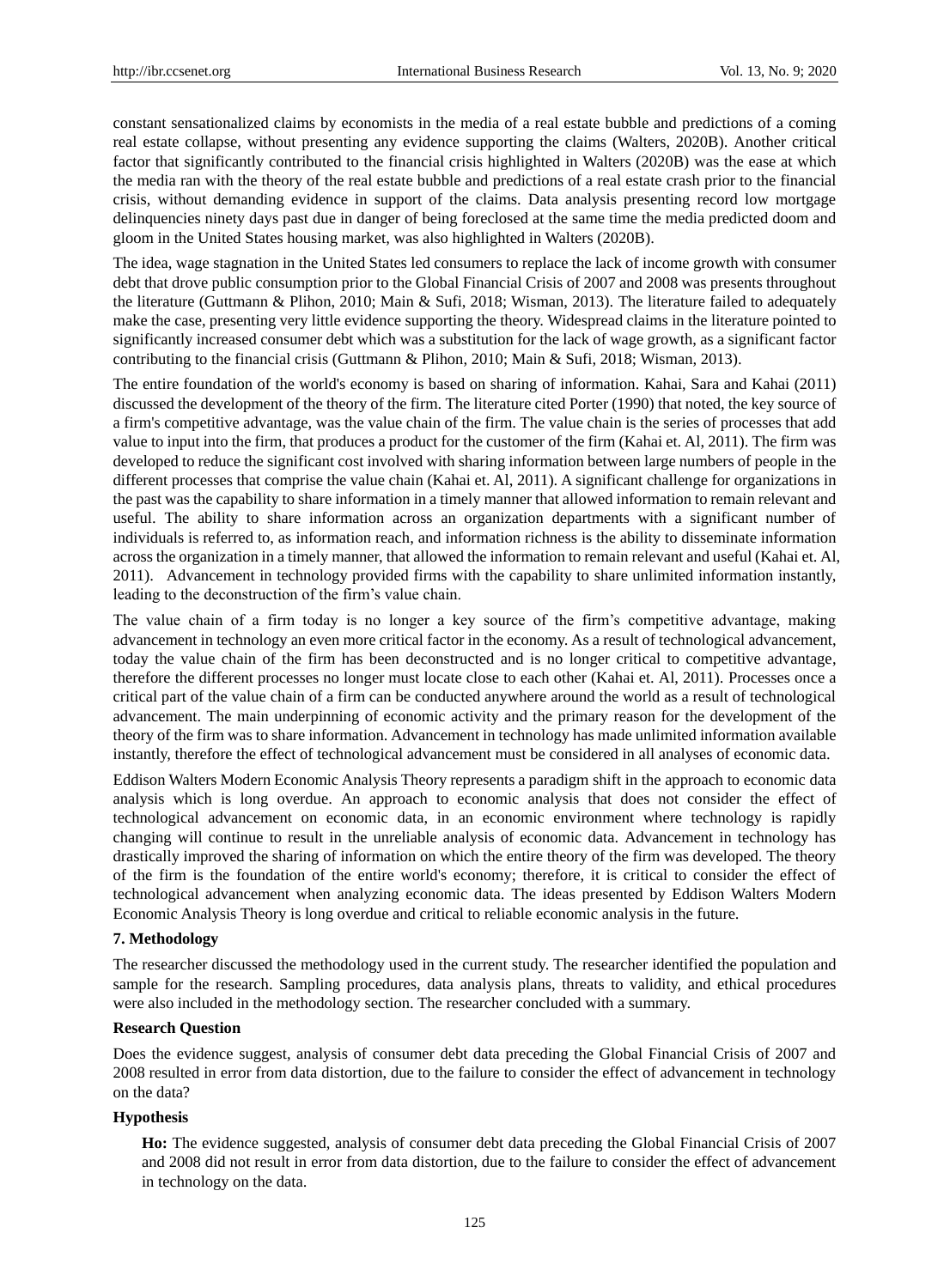**Ha:** The evidence suggested, analysis of consumer debt data preceding the Global Financial Crisis of 2007 and 2008 resulted in error from data distortion, due to the failure to consider the effect of advancement in technology on the data.

## **Population**

Cellular phone subscription per 100 in the United States was collected from the World Bank database. Consume debt data were collected from the United States Federal Reserve on all consumer debt.

#### **Sampling and Sampling Procedures**

Several variables were analyzed in the study. Cellular phone subscription data per one hundred in the United States collected from the World Bank Database for the period from 1990 to 2006 was analyzed in the study. Consume debt data were collected from the United States Federal Reserve Database on all consumer debt over the same period was analyzed.

## **Threats to Validity**

The validity of the data for the study was established in the literature. The World Bank Database was established as a reliable source for collecting secondary data in the literature. United States Federal Reserve Database was established as a reliable source for secondary data in the literature. Data analyzed in the study was collected preceded the 2007 crisis to avoid the data being significantly skewed from government intervention policies and the turmoil in the financial market, because the focus was on the impact of technology on the data prior to the Global Financial Crisis of 2007 and 2008.

## **Ethical Procedures**

Secondary data was collected from the United States Federal Reserve Database and the World Bank Database, which are existing databases. There were no human subjects involved in the research.

#### **8. Results and Discussion**

Table 1. Total Consumer Credit Owed and Securitized Outstanding, Billions of Dollars, Seasonally Adjusted

|                    | Dependent Variable: TOTAL CONSUMER CREDIT OWNED AND SECU<br>RITIZED OUTSTANDING BILLIONS OF DOLLARS MONTHLY<br>SEASONALLY ADJUSTED<br>Method: Least Squares<br>Date: 06/29/20 Time: 03:17<br>Sample: 1990 2006<br>Included observations: 17                                                                                                                                                                                                                   |                                                                                   |                                                                                                                                      |                                     |                                                                      |
|--------------------|---------------------------------------------------------------------------------------------------------------------------------------------------------------------------------------------------------------------------------------------------------------------------------------------------------------------------------------------------------------------------------------------------------------------------------------------------------------|-----------------------------------------------------------------------------------|--------------------------------------------------------------------------------------------------------------------------------------|-------------------------------------|----------------------------------------------------------------------|
|                    | Variable                                                                                                                                                                                                                                                                                                                                                                                                                                                      | Coefficient                                                                       | Std. Error                                                                                                                           | t-Statistic                         | Prob.                                                                |
|                    | MOBILE CELLULAR SUBSCRIPTIONS<br>MOBILE_CELLULAR_SUBSCRIPTIONS_                                                                                                                                                                                                                                                                                                                                                                                               | 731.4704<br>30.32482<br>$-0.103774$                                               | 19,59519<br>1.404649<br>0.018610                                                                                                     | 37.32908<br>21.58890<br>$-5.576162$ | 0.0000<br>0.0000<br>0.0001                                           |
|                    | R-squared<br>Adjusted R-squared<br>S.E. of regression<br>Sum squared resid<br>Log likelihood<br>F-statistic<br>Prob(F-statistic)                                                                                                                                                                                                                                                                                                                              | 0.996433<br>0.995923<br>36.39946<br>18548.89<br>-83.57904<br>1955.318<br>0.000000 | Mean dependent var<br>S.D. dependent var<br>Akaike info criterion<br>Schwarz criterion<br>Hannan-Quinn criter.<br>Durbin-Watson stat |                                     | 1512.683<br>570.0784<br>10.18577<br>10.33281<br>10.20039<br>1.091055 |
| a Analysis Results | results of nonlinear correlation analysis in <i>Table 1</i> showed, 0.996 Adjusted R-sq<br>endent Variable, 36.399 Square Error of Regression, and 18548.89 Sum-of-Square<br>atistic. The results of regression analysis in <i>Table 1</i> showed a significant correlation<br>ndependent variable of "mobile cellular subscriptions (per 100 people)" data, and the<br>indent variable of "consumer debt" data preceding the Global Financial Crisis of 2007 |                                                                                   |                                                                                                                                      |                                     |                                                                      |
| othesis Testing    |                                                                                                                                                                                                                                                                                                                                                                                                                                                               |                                                                                   |                                                                                                                                      |                                     |                                                                      |
|                    | Ho: The evidence suggested, analysis of consumer debt data preceding the Global Fi<br>and 2008 did not result in error from data distortion, due to the failure to consider the<br>in technology on the data. The researcher rejected Ho.                                                                                                                                                                                                                     |                                                                                   |                                                                                                                                      |                                     |                                                                      |

#### **Data Analysis Results**

The results of nonlinear correlation analysis in *Table 1* showed, 0.996 Adjusted R-square, 1512.683 Mean Dependent Variable, 36.399 Square Error of Regression, and 18548.89 Sum-of-Square Residual, 0.000000 F-Statistic. The results of regression analysis in *Table 1* showed a significant correlation between the growth in the independent variable of "mobile cellular subscriptions (per 100 people)" data, and the growth pattern of the dependent variable of "consumer debt" data preceding the Global Financial Crisis of 2007 and 2008.

## **Hypothesis Testing**

**Ho:** The evidence suggested, analysis of consumer debt data preceding the Global Financial Crisis of 2007 and 2008 did not result in error from data distortion, due to the failure to consider the effect of advancement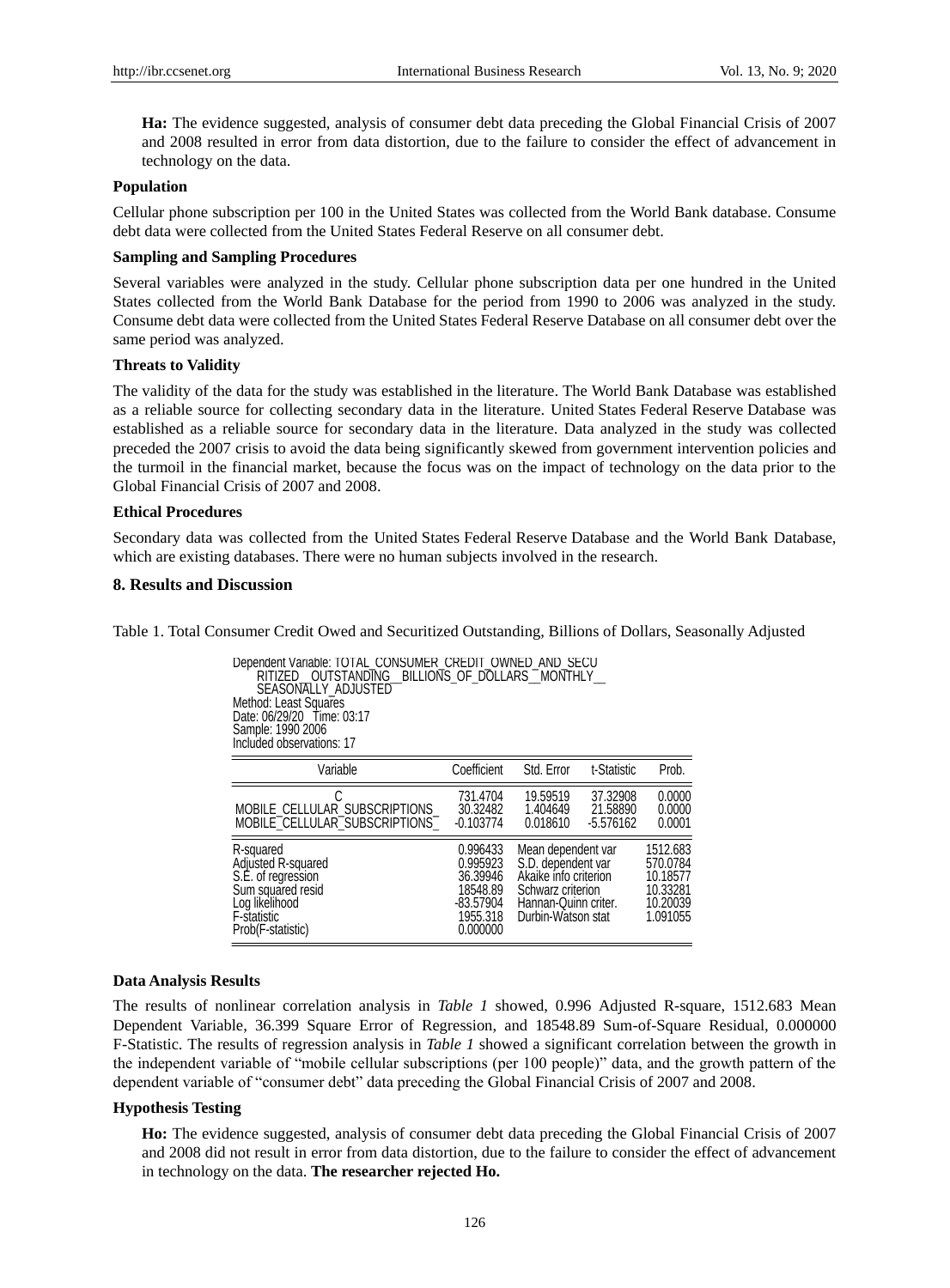**Ha:** The evidence suggested, analysis of consumer debt data preceding the Global Financial Crisis of 2007 and 2008 resulted in error from data distortion, due to the failure to consider the effect of advancement in technology on the data. **The researcher failed to reject Ha.**

# **Research Question Result**

The researcher found the evidence support the idea; analysis of consumer debt data preceding the Global Financial Crisis of 2007 and 2008 resulted in error from data distortion due to the failure to consider the effect of advancement in technology on the data.

# **Discussion**

The researcher concluded, the evidence from the analysis data demonstrated 0.996 Adjusted R-square, which is a near-perfect correlation between advancement in technology and the growth in consumer debt in the United States Prior to the Global Financial crisis of 2007 and 2008. A far more likely explanation for the significant increase in consumer debt prior to the Global Financial Crisis of 2007 and 2008, was the adaptation of technology by lending institutions that made the access to lending easier and widely accessible to the consumer. The evidence suggested a significant increase in consumer debt was simply as a result of convenience. Other attempts to explain the significant increase in consumer debt prior to the Global Financial Crisis and factors contributing to the crisis is completely discredited by the overwhelming evidence presented the literature and the results of the analysis of data in the current study.

The sharing of information has been the pillar of the economy for hundreds of years. As technology advancement continue to evolve, the approach to the analysis of economic data must consider the effect of technological advancement. Eddison Walters Modern Economic Analysis Theory represents a paradigm shift in economic analysis that will significantly reduce the potential for error due to data distortion in the future. The results of nonlinear correlation analysis in *Table 1* that showed, 0.996 Adjusted R-square, 1512.683 Mean Dependent Variable, 36.399 Square Error of Regression, and 18548.89 Sum-of-Square Residual, 0.000000 F-Statistic, is further evidence that underscores the need for adapting Eddison Walters Modern Economic Analysis Theory as part of standard practice when analyzing economic data over an extended period of time.

Eddison Walters Modern Economic Analysis Theory underscores the importance of the consideration of technological advancement when analyzing economic data, representing a paradigm shift in the analysis of economic data that will significantly increase the reliability of economic research moving forward. The new theory has potential that can be a key element in avoiding data distortion in economic data analysis in the future. The theory calls for researchers to take steps to consider the effect of technological advancement in economic data analysis moving forward. Researchers can avoid potential data distortion, resulting in significant errors in economic analysis, by addressing the issue of the potential effect of advancement in technology on data. The researcher calls for all economic research to consider adding the potential effect of technological advancement, in the analysis of all economic data in the future. By taking steps to address the issues of potential bias from advancement in technology on economic data, the potential for error in economic analysis will be significantly be reduced in the future.

# **9. Conclusion**

Advancement in technology is the most critical element of the economy today. Economic research can no longer only focus on backward-looking historical economic data when conducting economic analysis but must also consider the effect of technological advancement on the evolution of sharing information. The lack of consideration of the effect of technological advancement on economic data can lead to significant distortions from the analysis data. The fact, the entire economy around the world is based on sharing information makes analyzing economic data without consideration of the effect of technology advancement a critical error in economic analysis. The effect of technological advancement on the consumer lending industry, the mortgage industry, and the real estate industry in recent studies, have demonstrated the drastic economic effect of technological advancement on the economy. The comparison of data from two different periods before and after the industries had undergone a significant transformation from advancement in technology, resulted in the comparison of industries that were completely altered. Therefore, researchers were not comparing the same data. Researchers completely disregarded the economic principle behind the Latin phrase "ceteris paribus", meaning all other things being equal, which has been established as a critical principle for conducting reliable data analysis for hundreds of years.

The researcher of the current study concluded, the existence of widespread inaccuracies throughout the entire body of literature on the entire account of the Global Financial Crisis of 2007 and 2008. The researcher calls for the entire body of literature on the Global Financial Crisis to be reconsidered to accurately reflect the true nature of the